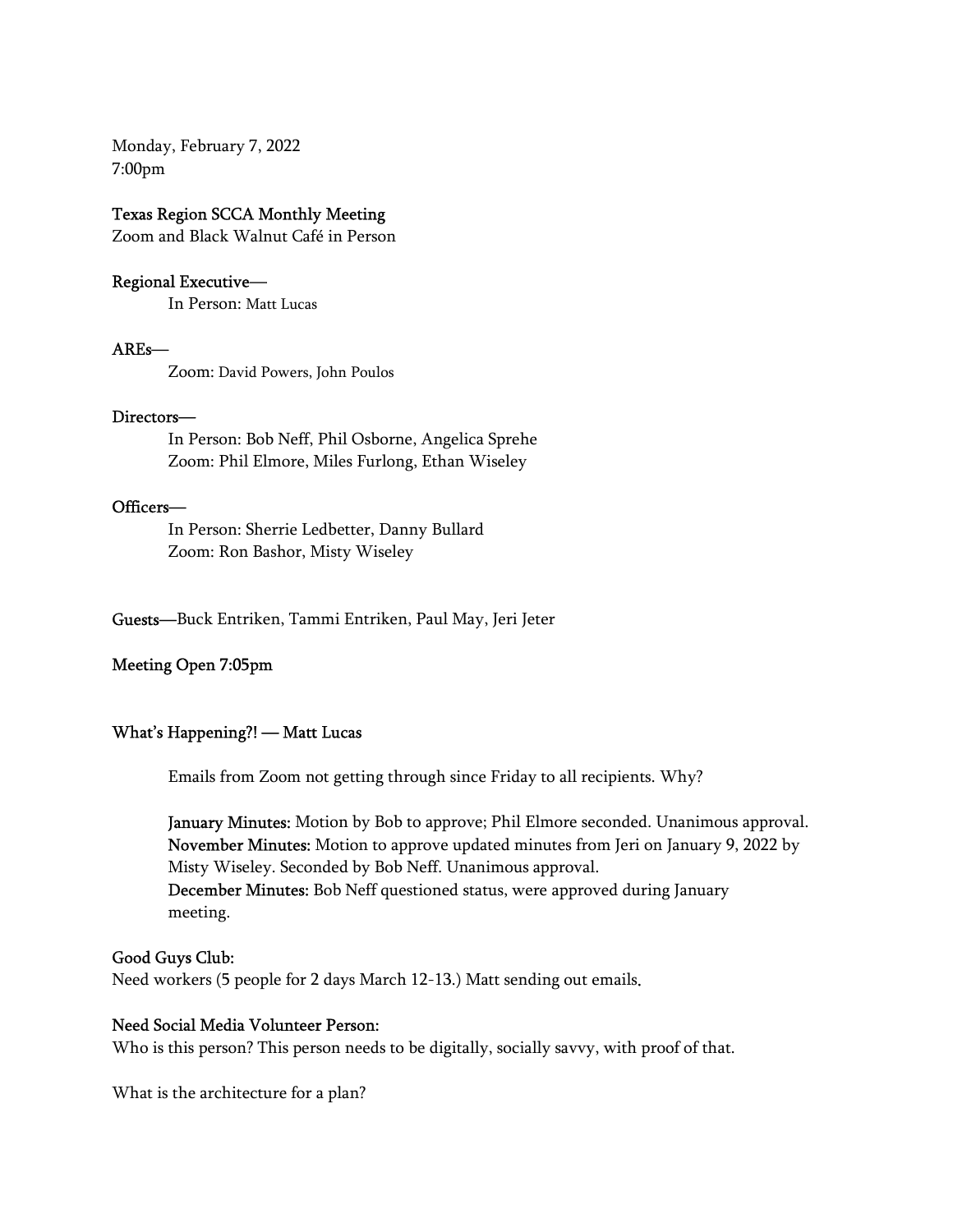Is it a single page— or a spoke concept with integration for our region that anticipates crossover options for disciplines?

If a single social media page, the Social Media Volunteer will need to find "Point People" in each discipline that will delegate within their discipline for post/buzz ideas and then submit them back to the Social Media Volunteer who will post the posts. Snackable bites; keep posts SIMPLE.

Neff: National office has some great videos… also, could survey the membership for someone to do this. Keep in mind by-laws and regulations must be followed for all SCCA posts.

Whom at headquarters might we speak with for guidance? See Convention? https://whova.com/portal/webapp/sccaa\_202201/Agenda/2089749 marketing@scca.com Use @SCCAOfficial on fb/insta Regional staff said, "We love to be connected w/ what the regions are doing." Kristen Poole, Director, Marketing & Communications SCCA

Andie Wolfe, Creative Manager, SCCA National Staff

 Calendar: 4 weeks of Everything coming up. Array of Texas Region events thru April for certain. Busy Rally Season / Annual Tech / Autocross, <del>Banquet</del> "Party," etc. Question: is our calendar missing National events? 2021 Banquet "Party, needs to be updated to ensure members understand it was an event rescheduled due to Covid blooming wily after the holidays.

"Broad-Spectrum Perspective," Bob Neff"

 SW divisional event and BOD meetings to Calendar. AREs or chairs are welcome to add events to that calendar via Taylor in email.

### Convention: live.scca.com

Matt motioned to send email out to general members to access the convention videos in the future. These podcasts were A BLAST. Phil Elmore seconds motion for this email. Unanimous approval. SCCA channel YOUTUBE. Creative Check Playlists for each discipline/concept.

 More efficient meetings. In person/Zoom. Can we focus less on financials in person? Sherrie sending financials earlier and gets 5 minutes. Skipping financials this round due to computer issues… first time ever. If group doesn't need to know… please handle it outside of the meeting; contact Sherrie directly. Bob wants to see, and for the Board of Directors to see, the amended financial reports.

# ARE Updates… 6 minutes each…

### John Poulos / RoadRally—

Back2Basic (B2B) Rally #1 had 17 cars attend: good mix of new and veterans. Good reviews. This weekend—Sweetheart RoadRally School and Rally on 20th. John verbalized a formal invitation to the people in this meeting to come out to this rally. Misty seconded that invitation. Ethan gave the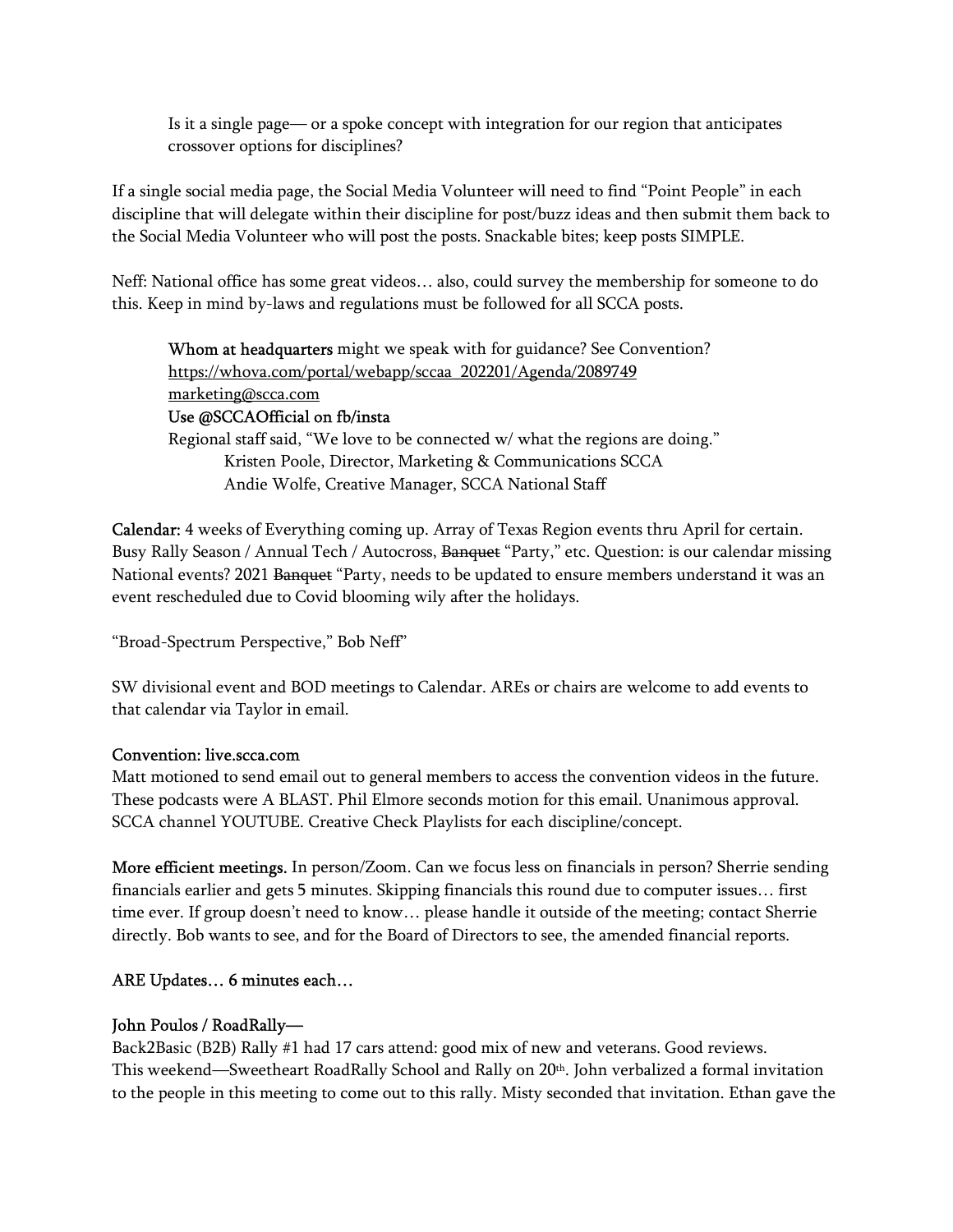invitation a third. March has Back 2 Basics Rally #2 w/ Rally and Rally School. Everything is on calendar.

Should we start a new Texas Region fb page as RoadRally is locked out? Or should we wait for the ideal home with the Social Media Volunteer for the Region. We need an avenue to post hot rally info (we are a very active region in road rally) and cannot wait for the region to start a new social media concept. Can we start a spoke page in the meantime?

# Angelica Sprehe / Road Racing—

Fire Safety school for workers is in the planning stages.

# David Powers / Solo—

Solo school and annual tech. Sam Graff will be in charge of the school. Graff confirms Dragon Stadium is a GO, but do not remove and reinstall "parking piece." Of concern from several years ago.

# Sherrie Ledbetter / Time Trials

April  $2^{nd}$ ... need to update documentation. New classing is "big news." Will be sent out to EVERYBODY so there is plenty of time for people to prepare. Helmets--- 2005 helmets need to be replaced, no longer acceptable. Check w/ track about helmet check and insurance?

# Sam Graff / Street Survival

Not present. Solo school in progress. Hoping for Street Survival School. Dragon Stadium is ready.

# Danny Bullard / Membership

One more new Lifer. 4% of members have not renewed. 96% of 1034 members are active. Of any region in the US, our Texas Region retention was 3% more than 1<sup>st</sup> place in the nation in growth at 3% and second place in retention at 3% in Jumbo region.

 At the virtual National Convention, the Texas Region came in second for the Region of the Year award, even though we had the highest growth rate of all Jumbo Regions, we fell short on our retention. At the moment, the award was revealed… Misty wished the Texas Region had an awesome new logo.

 Matt would like to see "Members by Age" over time. Every year or every other or three years? Is this our demographic forever or is it evolving?

# Banquet "Party" Master— Tammi

62 Registrations. Need 120, 100 at minimum. Need to tell venue on Feb 20 our approximation so they can plan and hit on a \$ to commit on. Cool Shirts and Orbit Press slid in cool door prizes. Requested Matt include gift certificates in addition.

Need racers to show up. Most excellent prizes for them if they are present. !!! Where has this Banquet "Party" been advertised? Can we do hard email blast? Nudge your friends, like Buck on f?